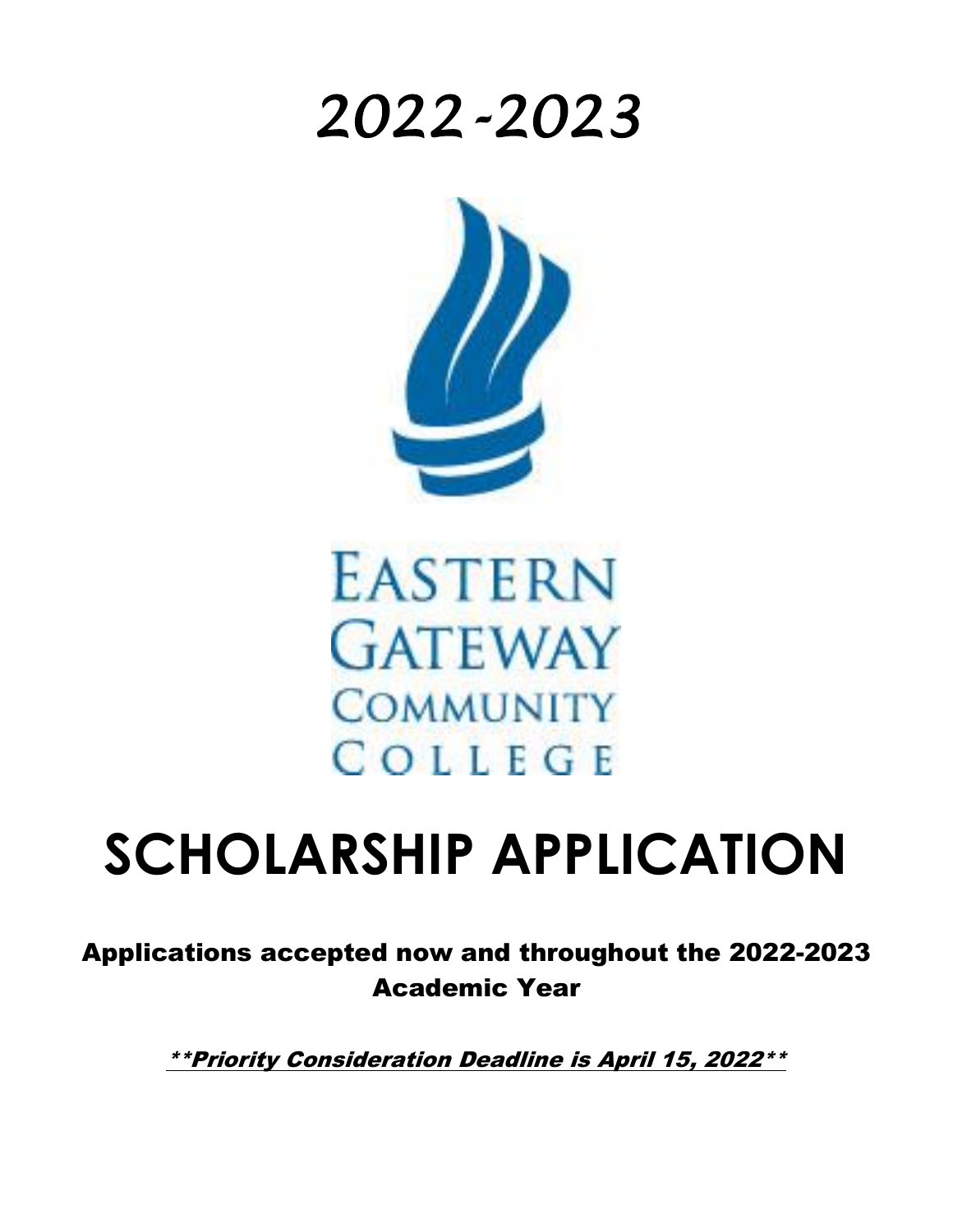## 2022-2023 SCHOLARSHIP CRITERIA INFORMATION SHEET

Scholarships are available for qualifying students, some regardless of their need for financial aid. However, *all scholarship applicants are required to file the Free Application for Federal Student Aid (FAFSA)*.

Students wishing to be considered for a scholarship from Eastern Gateway Community College should use the following checklist to make sure their application is complete and processing is not delayed.

- ❑ *File the 2022-2023 FAFSA (Free Application for Federal Student Aid). Fill out your free FAFSA at* <https://studentaid.gov/h/apply-for-aid/fafsa>*. EGCC School Code 007275. We urge everyone to use the IRS Data Retrieval Process when prompted!*
- ❑ *Scholarship Application (completed and signed)*
	- o *Reminder: Hess Scholarship requires separate application*
	- o *Reminder: Senator Lou Gentile Scholarship requires separate application*
- ❑ *High School Transcript/ GED (for first time, newly enrolled students to EGCC)*
- ❑ *Essay detailing applicant's career goals and how he or she believes their course of study at Eastern Gateway will further those goals. Please state why you feel you are worthy of receiving the scholarship(s) that you are applying for.*
- ❑ *Letter of recommendation from Advisor, Faculty Member, Counselor, Clergy*

*Priority will be given to applications received by the deadline of April 15, 2022 but applications will be accepted throughout the school year, or until all scholarships have been awarded.*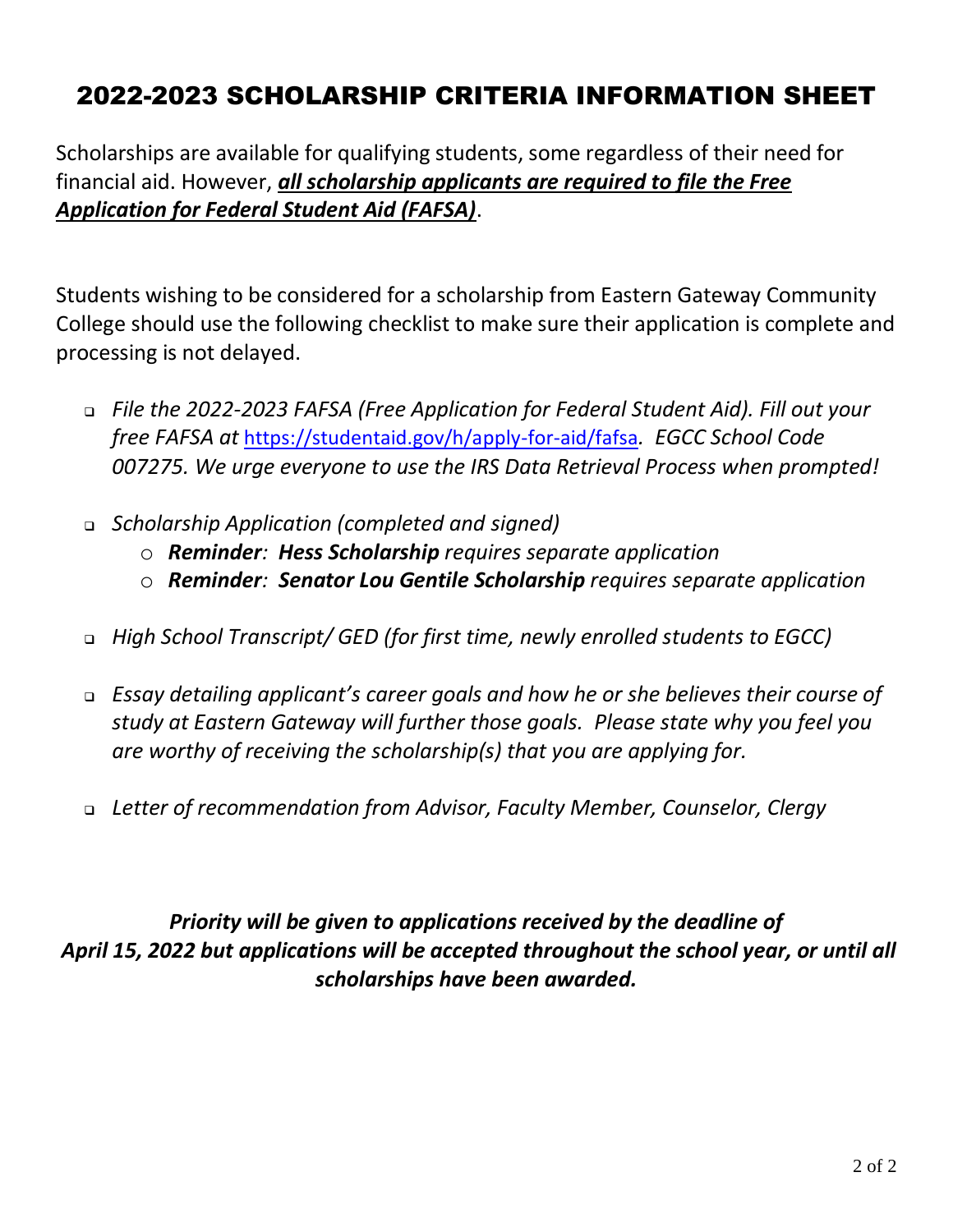

### SCHOLARSHIP APPLICATION

Listed below are the scholarships tentatively available for the 2022-2023 academic year. Please review the summary for each scholarship, then check all scholarships for which you meet eligibility criteria. EGCC will review your selections to verify eligibility. You will be considered for all scholarships for which you meet eligibility requirements. **Reminder: All scholarship applicants must file the FAFSA (Free Application for Federal Student Aid). Go to [www.fafsa.gov](http://www.fafsa.gov/) to file the 2022-2023 FAFSA. EGCC School Code: 007275.**

- **American Electric Power (AEP) Scholarship**
- **Applegate Public Service Scholarship**
- **The Kristina Ash Transfer Scholarship**
- **The Anonymous Scholarship**
- **Jasmine Baber Scholarship**
- **Bergholz Community Foundation Scholarship**
- **Berkman Scholarship** (*must answer questions below*) Are you an employee or dependent of an employee of the Louis Berkman Company? \_\_ Yes \_\_ No If you are a dependent of an employee, what is the employee's name:
- **Civic Service League of Steubenville Scholarship**
- **Rev. George Crenshaw Scholarship**
- **Joann Cunningham Memorial Scholarship**
- **Arthur J. D'Anniballe Scholarship**
- **Defenbaugh Scholarship**
- **Christine H. Dennison Scholarship**
- **Mr. & Mrs. John Di Loreto & Connor Meeks Memorial Scholarship**
- **Displaced Worker's Scholarship**
- **Eastern Ohio Dental Society Scholarship**
- **Eastern Gateway Community College Foundation Scholarship**
- **Eastern Gateway Community College Leadership Book Stipend**
- **Eastern Gateway Community College Scholarship**
- **Eastern Gateway Community College Transfer Scholarship**
- **Barbara A. Florak Scholarship**
- **Dr. Edward J. Florak Retirees Scholarship**
- **Edith Forester Scholarship**
- **Senator Lou Gentile Scholarship (***Note: Separate Application Required***)**
- **Nina Gentile Scholarship**
- **Thomas George Scholarship**
- **The Gregory and Martha Gett Scholarship**
- **John "Jack" Gilmore Scholarship**
- **Glaub Family Scholarship**
- **Dr. Burnadette M. Green Scholarship**
- **Hart Scholarship**
- **Hess Scholarship**
- **Knox Family Scholarship**
- **McClellan Trust Fund Scholarship**
- **Meeks Family Scholarship**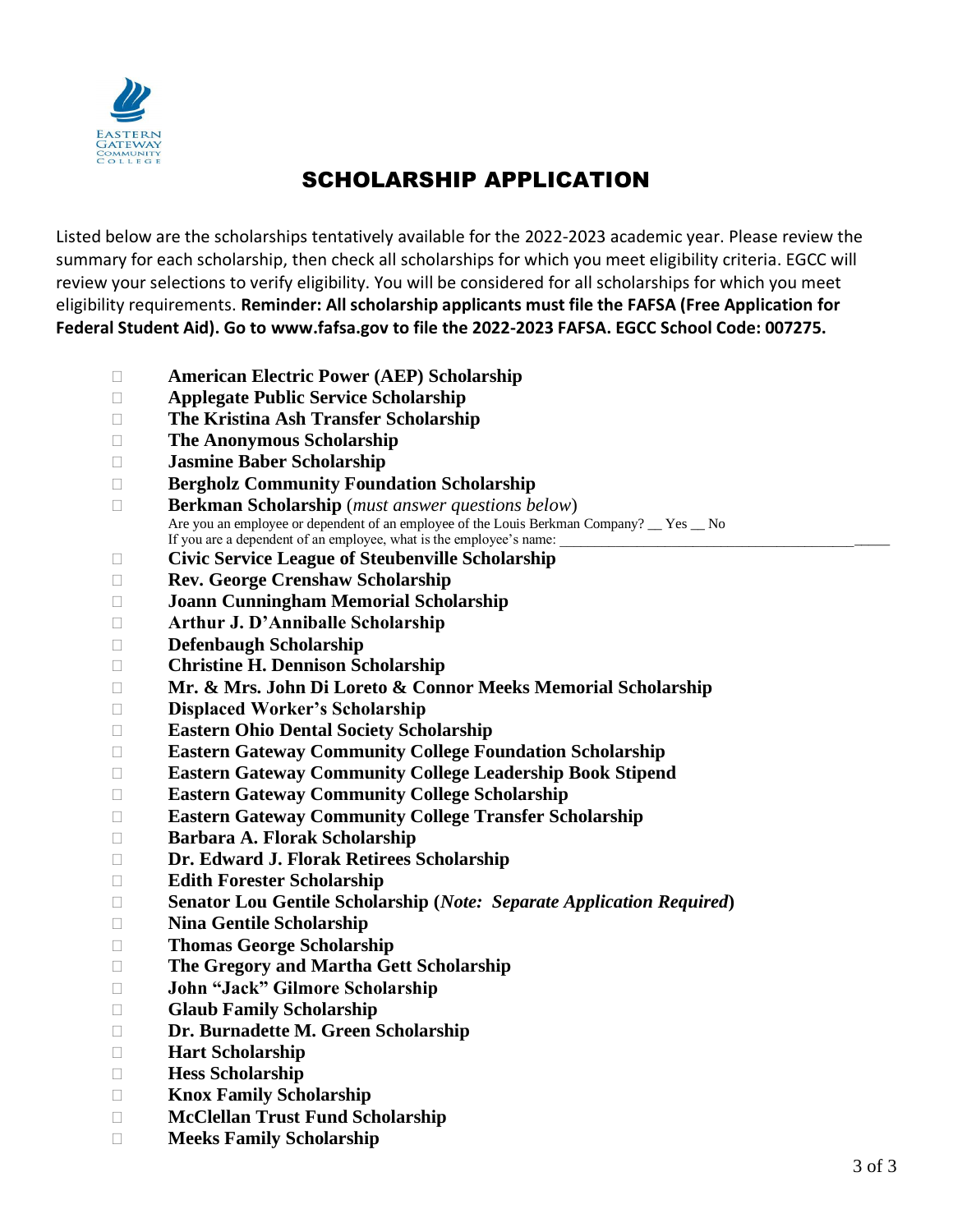- **The Keyona Moses-Hooker Scholarship**
- **Nancy and David Miller Scholarship**
- **Nick A. Mougianis Memorial Scholarship**
- **Naylor Scholarship**
- **Ohio Valley Panhellenic Association Scholarship**
- **Kimberly J. Patterson Scholarship**
- **The Ella Paulman Lighthouse Scholarship**
- **Phi Theta Kappa Fee Scholarship**
- **The Diane Roney Memorial Scholarship**
- **Mary Beth Ruthem Scholarship**
- **Senior Citizens Scholarship**
- **Linda Slowikowski Scholarship**
- **Steven E. Strupe Memorial Scholarship**
- **Tri-State Financial Services Scholarship**
- **Trinity Health System Scholarship**
- **W. Hunter Vaughan, M.D. Scholarship**
- **LaVerne and Christina Williams Scholarship**
- **Yanok Family Scholarship**

| Name: Name and the state of the state of the state of the state of the state of the state of the state of the state of the state of the state of the state of the state of the state of the state of the state of the state of |        |      | SSN#:                                                                                              |                                                                                                             |  |  |
|--------------------------------------------------------------------------------------------------------------------------------------------------------------------------------------------------------------------------------|--------|------|----------------------------------------------------------------------------------------------------|-------------------------------------------------------------------------------------------------------------|--|--|
| Last                                                                                                                                                                                                                           | First  |      | Middle                                                                                             |                                                                                                             |  |  |
| Address:                                                                                                                                                                                                                       |        |      |                                                                                                    |                                                                                                             |  |  |
|                                                                                                                                                                                                                                | Street | City | <b>State</b>                                                                                       | Zip                                                                                                         |  |  |
|                                                                                                                                                                                                                                |        |      | Telephone Number: Electronic Birth Date: Electronic Birth Date:                                    |                                                                                                             |  |  |
| Are you currently a high school student? The State State State State State State State State State St                                                                                                                          |        |      |                                                                                                    |                                                                                                             |  |  |
| Number of credit hours completed at EGCC?<br><u>Letting</u>                                                                                                                                                                    |        |      |                                                                                                    |                                                                                                             |  |  |
| Current or Intended Major: National American Secretary Andrews Current or Intended Major:                                                                                                                                      |        |      |                                                                                                    |                                                                                                             |  |  |
| performance related handicaps.                                                                                                                                                                                                 |        |      |                                                                                                    | All scholarships will be awarded without regard to race, color, sex, religion, age, national origin or non- |  |  |
| application.                                                                                                                                                                                                                   |        |      | I authorize the release of my transcript to be reviewed by the Scholarship Committee as part of my |                                                                                                             |  |  |
|                                                                                                                                                                                                                                |        |      |                                                                                                    |                                                                                                             |  |  |
| Signature                                                                                                                                                                                                                      |        |      | Date                                                                                               |                                                                                                             |  |  |

| <b>Financial Aid Office Use Only</b> |           |                       |  |  |
|--------------------------------------|-----------|-----------------------|--|--|
| FAFSA Rec: _______                   |           | Missing Docs Ltr Sent |  |  |
| Dates:                               |           |                       |  |  |
| Essay Rec: $\_\_\_\_\_\_\_\_\$       | HS Trans: |                       |  |  |
| Reference Letter Rec:                |           |                       |  |  |
| Notes:                               |           |                       |  |  |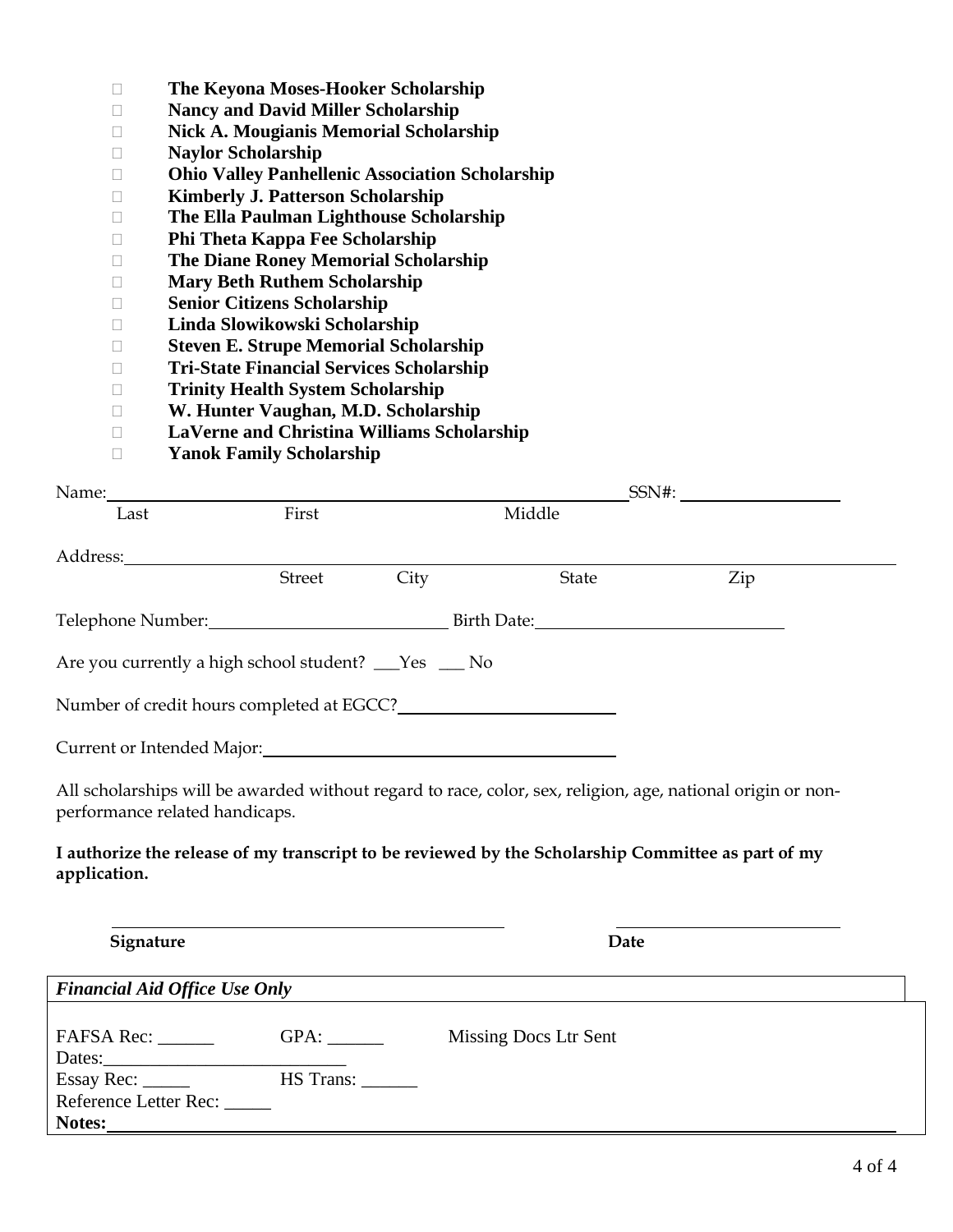#### SCHOLARSHIP INFORMATION

**American Electric Power (AEP) Scholarship:** (**2) up to \$1500 per Semester** –Students pursuing a major pertaining to the electric industry are eligible. Applicants must be an AEP Ohio customer, son, or daughter of such customer with a primary residence served by AEP Ohio. They must be receiving service at the time of the scholarship award. They must be enrolled with the purpose of earning an associate degree or formal certificate. Applicants must have attained a high school (or college attended) GPA of at least 2.75 or the GED equivalent. Total household income must be 200% of poverty level. Recipient must maintain a grade point average of at least 2.75 each semester or forfeit the scholarship award.

**Applegate Public Service Scholarship:** (**2) \$750 - \$1500 per Semester** - This scholarship will be awarded to a Jefferson County resident with a cumulative grade point average of 3.0 or better who has completed at least 12 semester credit hours of coursework at EGCC. The student should be pursuing a degree in the field of political science, government or public administration. A student who is enrolled in the Associate of Arts or Associate of Science program who intends to transfer to a four-year college to pursue a bachelor's degree in one of these fields would be eligible to apply. The recipient must maintain a 3.0 grade point average to retain eligibility.

**The Kristina Ash Transfer Scholarship: 1 \$250 academic year** – This is endowed at \$5000.00 and cannot fall below that amount, therefore, it is an interest only award with the amount to be determined each academic year. Applicant must have completed at least 24 credit hours in good standing at EGCC. Recommendation from an advisor, faculty member or member of the community. Submission of an essay with career goals and how the course of study at EGCC will further those goals. Also, state why the student is worthy of this scholarship. Can be part-time or full time enrolled. Preference will go to Ash Family Heir. Applicant must submit an acceptance letter from a four-year institution of higher-learning.

**The Anonymous Scholarship**: **2 \$2000 per academic year** - The Anonymous scholarship was established by a Jefferson County couple who wishes to remain anonymous. Applicants of Jefferson County are eligible to apply. This scholarship is for new or continuing students. Applicants must be pursuing an Associate Degree or Certificate. If the student is attending directly out of high school and does not qualify for the Horizon Grant, the student can receive this scholarship during their first semester at EGCC. Must have a cumulative GPA of 2.0 or better at the College or from high school. Can be used for tuition and fees or required books and supplies.

**Jasmine Baber Scholarship 1 \$250 academic year** – This scholarship was established by Dr. Jim Baber, Executive Director of the Foundation and Institutional Advancement at Eastern Gateway Community College, in honor of his daughter, Jasmine. The scholarship for EGCC students who are pursuing an associate degree or certificate at the College.

**Bergholz Community Foundation Scholarship**: **1 \$500 each academic year**. This is an interest only, endowed scholarship. Each year the scholarship committee will determine the value of the scholarship based on interest income earned. This scholarship was established by the Bergholz Community Foundation and is an interest only scholarship. The foundation's goal is to assist residents of the Edison Local School District pursuing an associate degree or certificate. Recipient must have a 2.5 GPA or above in high school or previous college work. The scholarship fund will be an endowed, restricted fund in which the interest investment income only shall be distributed for scholarship use. The funds can be applied toward tuition, fees and if any funds remain, can be issued to the student to offset the cost of books.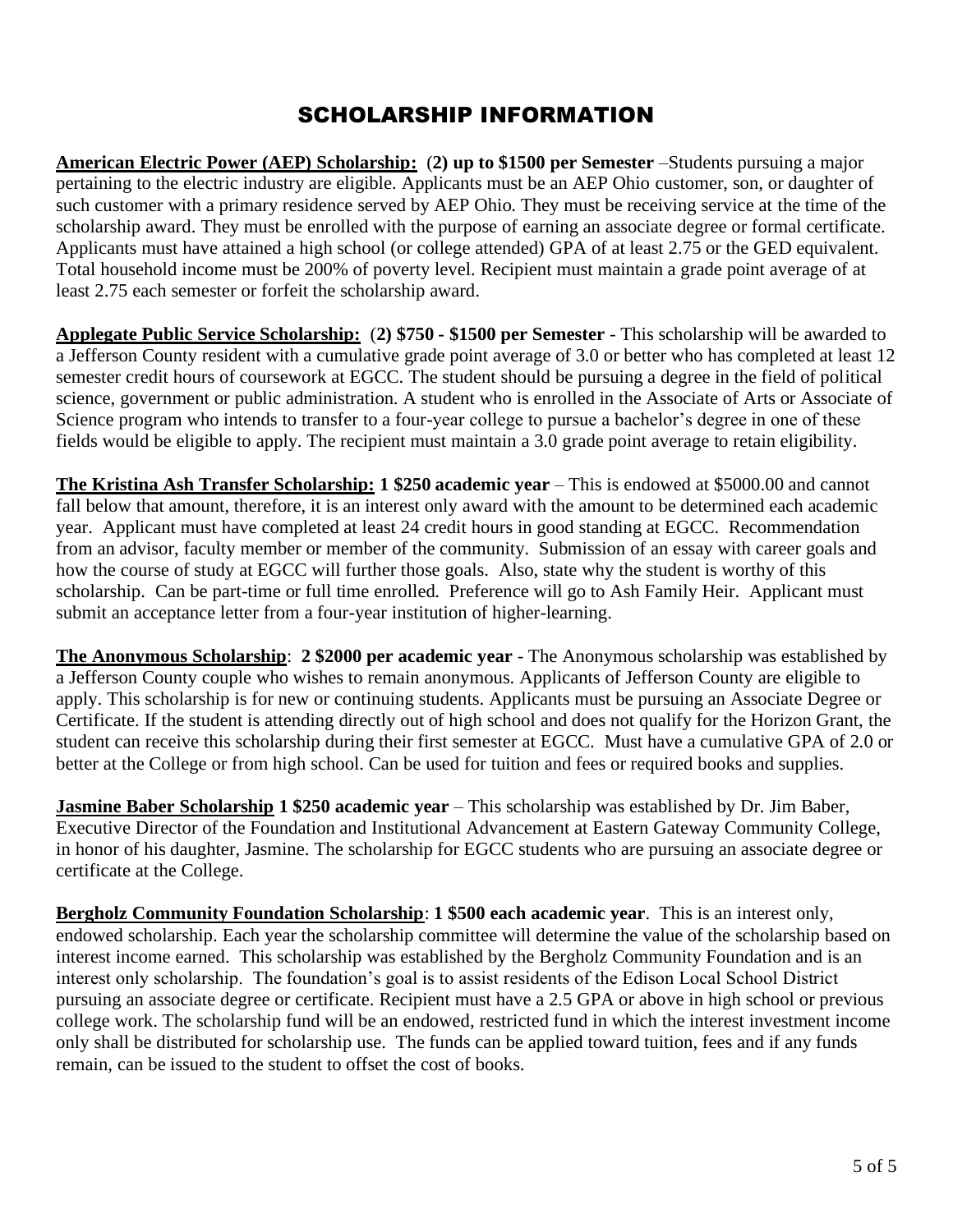**Berkman Scholarship 2 \$500 per academic year** – **If both scholarships are awarded for the 2022-2023 academic year, then this fund will be depleted and no longer available**. The Berkman Scholarship was established by Louis Berkman whose goal is to assist local residents pursuing an associate degree or certificate at the College. Any employee or dependent of an employee of Louis Berkman Co. will receive first consideration for the scholarship. If there are no employees or dependents of employees eligible, the scholarship will be available to assist other qualified full or part-time students. Students must complete all state and federal financial aid forms applications before the Berkman Scholarship can be awarded. The scholarship fund will award a scholarship up to the amount of tuition for an eligible recipient after all other aid is applied. Students receiving the Berkman Scholarship must maintain a cumulative grade point average of 2.0. This award is available for those enrolled in six or more credit hours.

**Civic Service League of Steubenville Scholarship 1 \$200 per academic year** – This scholarship is available to any Jefferson County resident who is enrolled at EGCC. The scholarship is available to new or continuing students and there is no minimum number of credit hours required for eligibility. The award is \$200 per year with \$100 received each semester. The recipient will be required to maintain a 2.0 grade point average in order to continue receiving the scholarship for the second semester. The scholarship recipient must demonstrate outstanding scholarship. The applicant will be required to submit an EGCC scholarship application, a personal essay describing why the applicant is deserving of the award and a letter of recommendation from a teacher or advisor who is familiar with the applicant's abilities.

**Rev. George Crenshaw Scholarship**: **1 \$200 per academic year This is endowed at \$5000 so it cannot fall below that amount, therefore, it is an interest only scholarship.** The Rev. George Crenshaw Memorial Scholarship Fund was established in 1993 in memory of the Rev. George Crenshaw by family and friends. Since this is an endowed, restricted scholarship fund the interest income only will be distributed to needy and worthy students from Jefferson County. The scholarship is designed to assist students pursuing an associate degree or certificate at EGCC.

**Joann Cunningham Memorial Scholarship**: **1 up to \$1000 per academic year** – Joann graduated from Jefferson Tech nursing program in 1984. She was a non-traditional student and passed away shortly after in 1999 of lung cancer. She worked as an ICU nurse at St. Johns and at the Carriage Inn as Director of Admittance. This scholarship is to be awarded each year to a student in the nursing program.

**Arthur J. D'Anniballe Scholarship: 1 at \$250.00 for 2022-2023 School Year only. Endowed at \$5000.00.** The scholarship fund will be an endowed, restricted fund in which the investment income only shall be distributed for scholarship use. The scholarship amount will be determined each year based on the estimated amount of the interest income. – Founding member of the College, the late Arthur J. D'Anniballe, established this scholarship. He served on the Board of Trustees for 25 years, 15 of those years as chairman. He was also a founding board member of the College Foundation. His goal was to assist local residents who plan to pursue an associate degree or certificate. Recipient must be a graduate of Steubenville or Catholic Central High School. The student must have maintained at least a 2.5 GPA in high school or the College and be enrolled a minimum of 6 credit hours. Students must first complete state and federal financial aid applications. If an applicant has received financial aid to cover all costs, the student would be ineligible for the scholarship.

**Defenbaugh Scholarship No Defined Amount Given (\$200 - \$1000 in any given year) This is an endowed scholarship where only the interest earned each year is awarded.** This scholarship is for second-year students who have completed 30 credit hours, proven success is defined as continued outstanding performance in their field of study, and are enrolled on a full-time basis, working toward an associate degree. The student should also be involved in activities, both within and outside of college. The scholarship was established by the employees of Wheeling-Pittsburgh Steel Corporation in honor of Paul Defenbaugh, an original member of the Board of Trustees and a General Superintendent at the Steubenville Plant.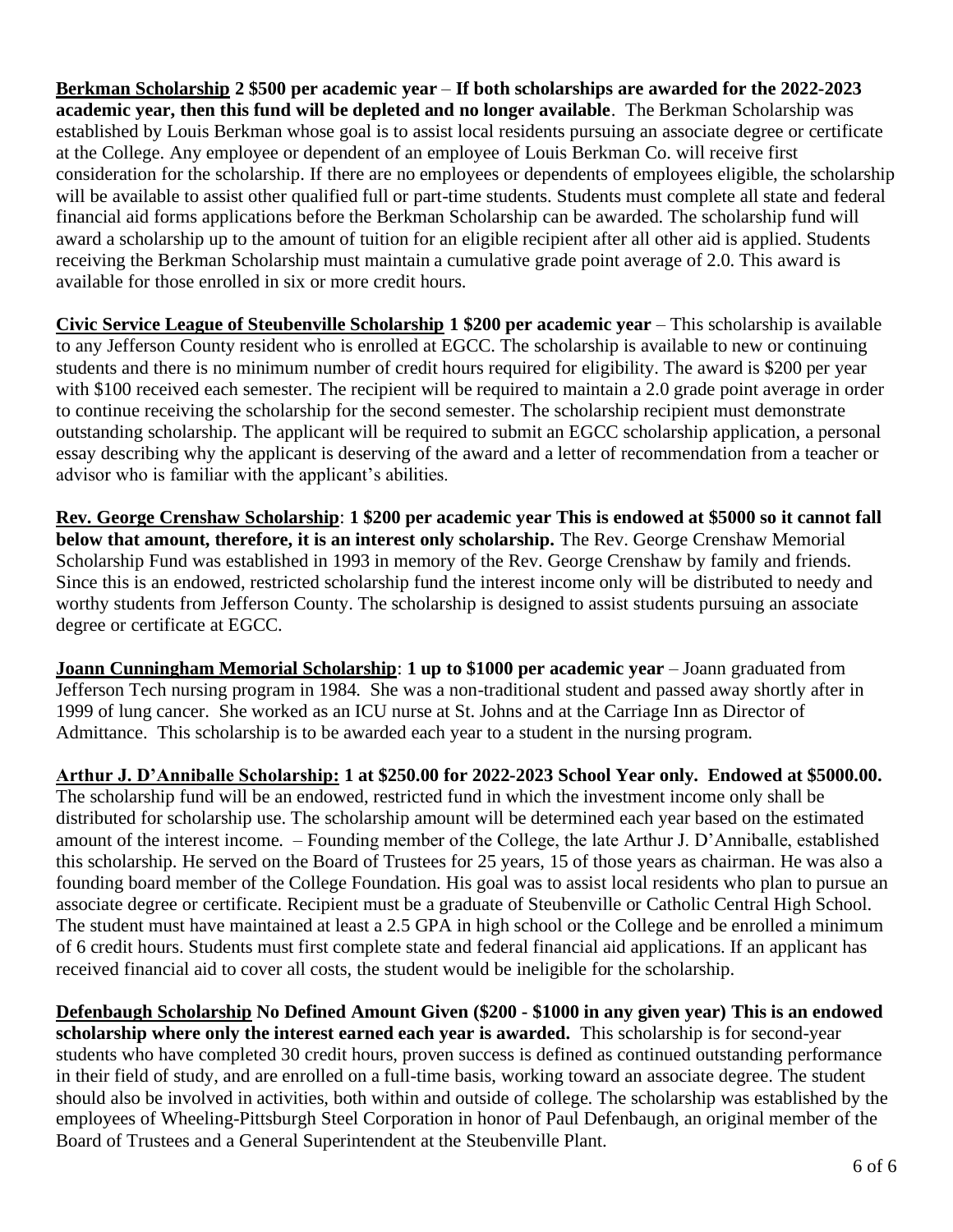**Christine H. Dennison Scholarship check with the Foundation to decide the dollar amount to be awarded in any given year beginning in the 2022-2023 year**. This is an interest only, endowed scholarship that cannot fall below the \$5000 amount. Mrs. Dennison is an Eastern Gateway Community College Board of Trustees member. This scholarship is to assist students who reside in Mahoning, Trumbull or Columbiana County, Ohio who attend the Youngstown Campus of EGCC. The applicant must have completed one semester and have achieved a 3.0 G.P.A. or better. Submission of an essay from the applicate about themselves, should state their career goals and how they believe their course of study at EGCC will further those goals. Also, include why you are worthy of this scholarship.

**Mr. & Mrs. John Di Loreto & Connor Meeks Memorial Scholarship: 1 at up to \$1000 per academic year awarded each year until depleted.** Applicants must be an Edison High School Graduate and have completed at least one year of college work and have attained a cumulative GPA of at least 2.5. The funds will be directly applied toward the payment of tuition and fees. Any funds remaining will be available for the student to use towards the purchase of required books and supplies.

**Displaced Worker's Scholarship** Award amount **TBD** (Total available \$1620.00) Applicants must be a resident of Jefferson County and must be considered a displaced worker. A displaced worker is a worker who has been permanently laid off or has received a notice of layoff or termination from employment due to the company's failure or plant closure. Submission of an essay about themselves, career goals, course of study and why they are worthy of the scholarship. Must be enrolled at least half-time each semester.

**Eastern Ohio Dental Society Scholarship:** \$500 donated each year and then awarded each year. The scholarship is to be given to a current EGCC Dental student.

**Eastern Gateway Community College Foundation Scholarship** - This scholarship is to assist nontraditional students who are ineligible to receive financial assistance. Student must reside in Ohio or Brooke, Hancock, Marshall, Ohio or Wetzel counties in West Virginia. Students must complete state and federal financial aid applications. The recipient must be enrolled in a minimum of six credit hours.

**Eastern Gateway Community College Leadership Book Stipend** - Any student attending or planning to attend the College may apply for a book stipend for the first year (two semesters) at the college. The applicants must be a full-time student with at least 12 credit hours per semester and possess the following leadership skills: demonstrate leadership activities in high school or community service organizations, must join and take a leadership role in Student Senate upon acceptance at the College, and maintain a 2.5 GPA. The stipend will pay for book charges of the student's first fund-receiving semester and will not exceed \$500 per semester. The second stipend is contingent on how well the participant has fulfilled his/her commitment. The Director of Student Activities has application forms.

**Eastern Gateway Community College Scholarship** - This scholarship was established by the staff and faculty at the College. The recipient must be pursuing an associate or certificate degree, must have a cumulative GPA of a 3.0 and have completed a minimum of 24 credit hours.

**Eastern Gateway Community College Transfer Scholarship** – Awarded to an Eastern Gateway student who is transferring (and accepted) to another accredited college or university for a bachelor's degree program of any major. Student must have a 3.0 or higher GPA from Eastern Gateway. Applicants must have successfully completed two semesters as a full-time student at Eastern Gateway before transferring.

**Barbara A. Florak Scholarship: 1 \$500 per academic year for 10 Years or until depleted**. This scholarship is for any EGCC student in good standing with a minimum GPA of 2.5.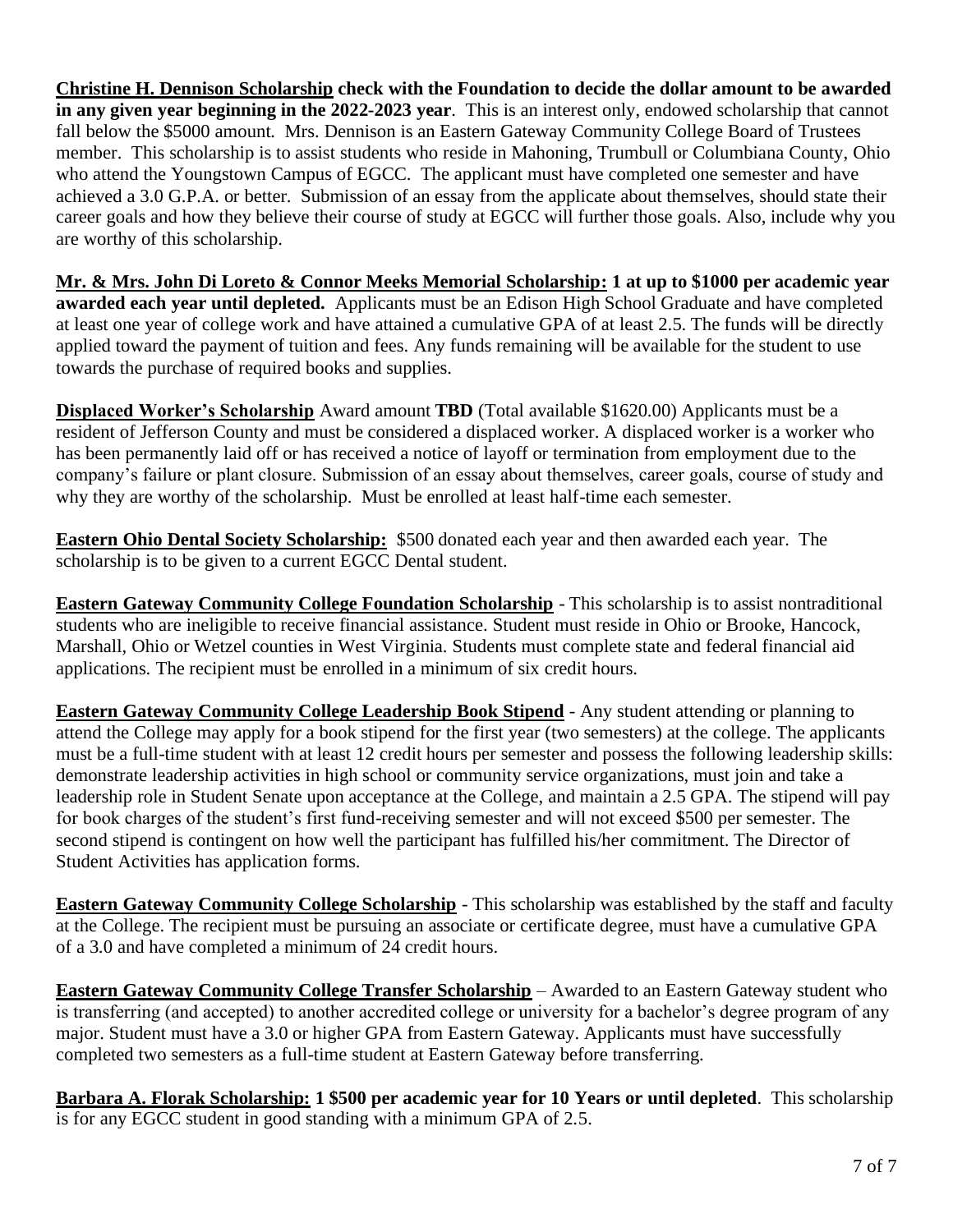**Dr. Edward J. Florak Retirees Scholarship: 1 \$500 per academic year**. This is an endowed, interest only scholarship not to fall below \$5000.00 accrued/donated over in any given year. Full criteria are forthcoming.

**Edith Forester Scholarship: 1 \$500 per academic year**. This endowed memorial scholarship is restricted to a full or part-time student accepted in a Health related field i.e., LPN, Medical Assistant, Dental Assistant. etc. Applicants must be a student accepted at EGCC, have a minimum 2.5 GPA, and have a high school transcript on file. Students must first complete state and federal financial aid applications. This scholarship can be used to cover tuition, fees and/or books. If an applicant has received financial aid to cover all costs, the student would be ineligible for the scholarship.

**Senator Lou Gentile Scholarship: Award each year is based on available funds, which can change each year.** Former Senator Lou Gentile Energy Scholarship was established through a grant provided by the State of Ohio to assist local residents who are pursuing a degree or certificate at the College. The intent of the scholarship is to assist students who are pursuing a degree of study that could lead to employment in the oil and gas industry. The scholarship will be funded for two years, with the amount available each year determined by remaining funds in the state allocation. Former Senator Gentile has been involved with the College and the local industry for many years. He was born and raised in Steubenville, Ohio and graduated from Steubenville Catholic Central High School. Following high school, Former Sen. Gentile graduated from West. Virginia University with bachelor's degree in political science. His senate district is among the largest in the state, with ten counties in Eastern and Southeastern Ohio. He formally served in the Ohio Senate leadership as Assistant Minority Whip. This scholarship is available to new and continuing students who are in one of the following degree programs: Electro-Mechanical Engineering, Electrical/Electronics, Mechanical, and Welding.

**Nina Gentile Scholarship 2 \$1000.00 scholarships for incoming Freshman and 2 \$1000.00 scholarships for incoming Sophomores each academic year**. The Nina Gentile Scholarship was established by Tony Gentile to honor his wife, Nina. The Gentiles' goal is to assist residents of Jefferson and Harrison County pursuing an associate degree or certificate in higher education at the College. The scholarship is for full or part-time students. Students must be a student in good standing and maintain at least a 2.5 GPA average in high school.

**Thomas George Scholarship** - **\$200 per semester for full time status, \$100 per semester for part-time status. The scholarship is renewable every year, not to exceed \$1200 as a total award to a single recipient**. Student must maintain a GPA of 2.5. The Thomas George Scholarship will be awarded to a graduating senior of Edison High School. First priority is given to any "heirs at law" of Thomas George. If no George heir applies or is eligible, the recipient may be any other graduate. The student must have a cumulative GPA of 2.5. The recipient will be selected by officials at Edison High School. This award is for a full- or part-time student.

**The Gregory and Martha Gett Scholarship** - **Up to \$1000.00 per academic year**. The Gregory and Martha Gett Scholarship was established in 2017 for EGCC students attending the Youngstown Campus (and former Trumbull County site). A GPA of 2.5 is required to receive and maintain the scholarship. The award amount is up to \$1000 annually.

**John "Jack" Gilmore Scholarship: Award amount will be decided on an Annual Basis**. This is an endowed, interest only scholarship which cannot fall below \$5000.00. The applicant must be enrolled at EGCC with at least 6-12 credit hours. They must have maintained a GPA of 2.5 and provide an essay of why they are deserving of the scholarship. All applicants will be reviewed by the Scholarship Committee.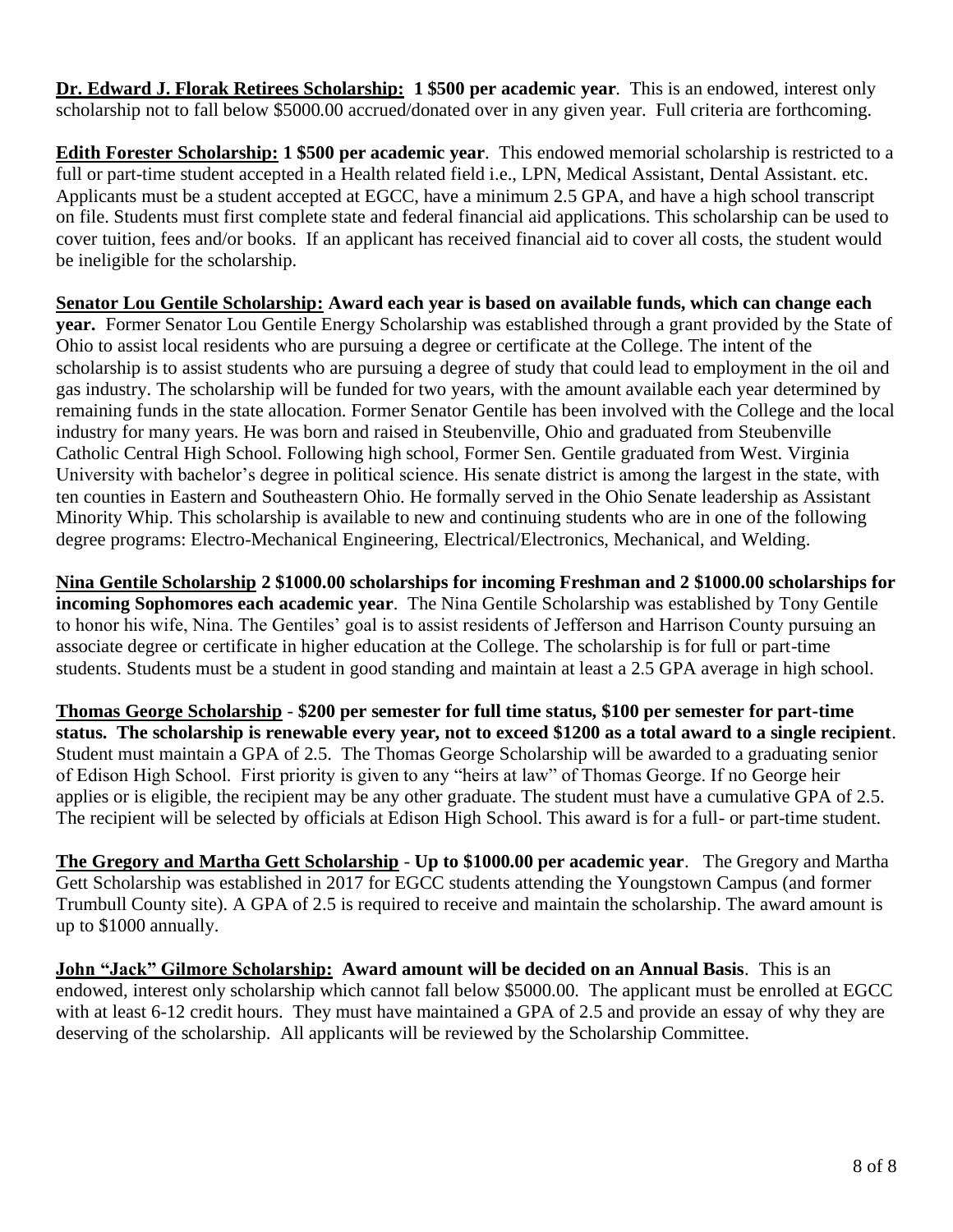**Glaub Family Scholarship: 1 \$500 per academic year and is intended to help students purchase required books and supplies only.** The Glaub Family Scholarship was established by the Glaub family to assist local residents who are pursuing an associate degree or certificate in higher education at the College. The recipient must be in good academic standing and must have maintained at least a 2.00 GPA in high school or at EGCC. The recipient must also submit an essay stating career goals and how they believe that the course of study at EGCC will further those goals. The Glaub family has been involved with the College for many years. Mr. Glaub is also a former member of the College Foundation Board.

**Dr. Burnadette M. Green Scholarship**: **1 \$500 per academic year**. This is an endowed interest only scholarship. If there isn't enough interest in any given academic year to award \$500, Ms. Mary Alice Green will donate the difference. Dr. Green was a dedicated educator who earned the respect and admiration of students, administration, faculty, and staff at the College. She was a strong advocate for the profession of Dental Assisting. When the duties of the Dental Assisting profession evolved to the Expanded Function Dental Auxiliary (EFDA) Program, Dr. Green became part of the implementation team for EFDA at the College. This scholarship will be awarded to a student pursuing a certificate in EFDA, who graduated from the College's Dental Assisting Program. The student must have a minimum cumulative GPA of 3.0 and have completed on full semester at the time of application. Two letters of recommendations are required.

**Hart Scholarship**: **1 \$300 for the 2022-2023 academic year only.** to an Accounting Degree Student in the last semester, providing the funds are available. **This is to be endowed at \$5000**. **Hart family would like the award amount to be \$500 when and if the funds are available. This is an endowed/interest only scholarship**. The Thomas R. and Beth Hart Scholarship was established in Memoriam. Mr. Hart retired from Jefferson Technical College in 1990 as an associate professor in business technologies. The accounting program was Mr. Hart's interest and specialty. The Harts' goal is to assist residents of Jefferson County. pursuing an associate degree in accounting technology at the College. The student must have maintained a GPA of 3.0 in the accounting curriculum and be in good standing.

**Hess Scholarship**: **Full Time \$1000, Part Time \$500 per academic year**. Hess Corporation is a leading global independent energy company engaged in the exploration and production of crude oil and natural gas. Traditional and non-traditional students are welcome to apply and must be enrolled on a part time or full-time basis. Priority will be given to students pursuing coursework related to the oil and gas industry as well as to displaced workers and their dependents. Applicants must have 2.5 GPA or better (high school or college). **\*\*There is a separate application for this scholarship. \*\*** Applicant must demonstrate financial need by completing state and federal financial aid applications. If an applicant has received financial aid to cover all costs, the student would be ineligible for the scholarship.

**Knox Family Scholarship**: **1 \$500 per academic year for Steubenville campus, 1 \$500 per academic year for Youngstown campus**. This is endowed at \$5000.00 and therefore cannot fall below that amount. The Knox Family Scholarship was established by Dr. Ken Knox and his wife Pam, to assist students who are pursuing a Business Management degree at the College. The Knox Family Scholarship is intended to reward continuing students who have excelled in the academic field of business. Student must have maintained a GPA of 2.5 or better and has completed a minimum of 30 semester hours.

**McClellan Trust Fund**: **Maximum of 3 each academic year with a maximum of \$750 each per year**. The trust fund is a memorial established by the late Mrs. Lavina McClellan in memory of herself and her husband, the late F. Fred McClellan. Student must have a 2.75 GPA or above. Applicant must demonstrate financial need by completing state and federal financial aid applications. The funds will be directly applied towards the payment to tuition and fees. Any funds remaining will be available for the student to use towards the purchase of required books and supplies. The award is contingent upon the recipient's agreement to repay 50% of the award following graduation or withdrawal from the college.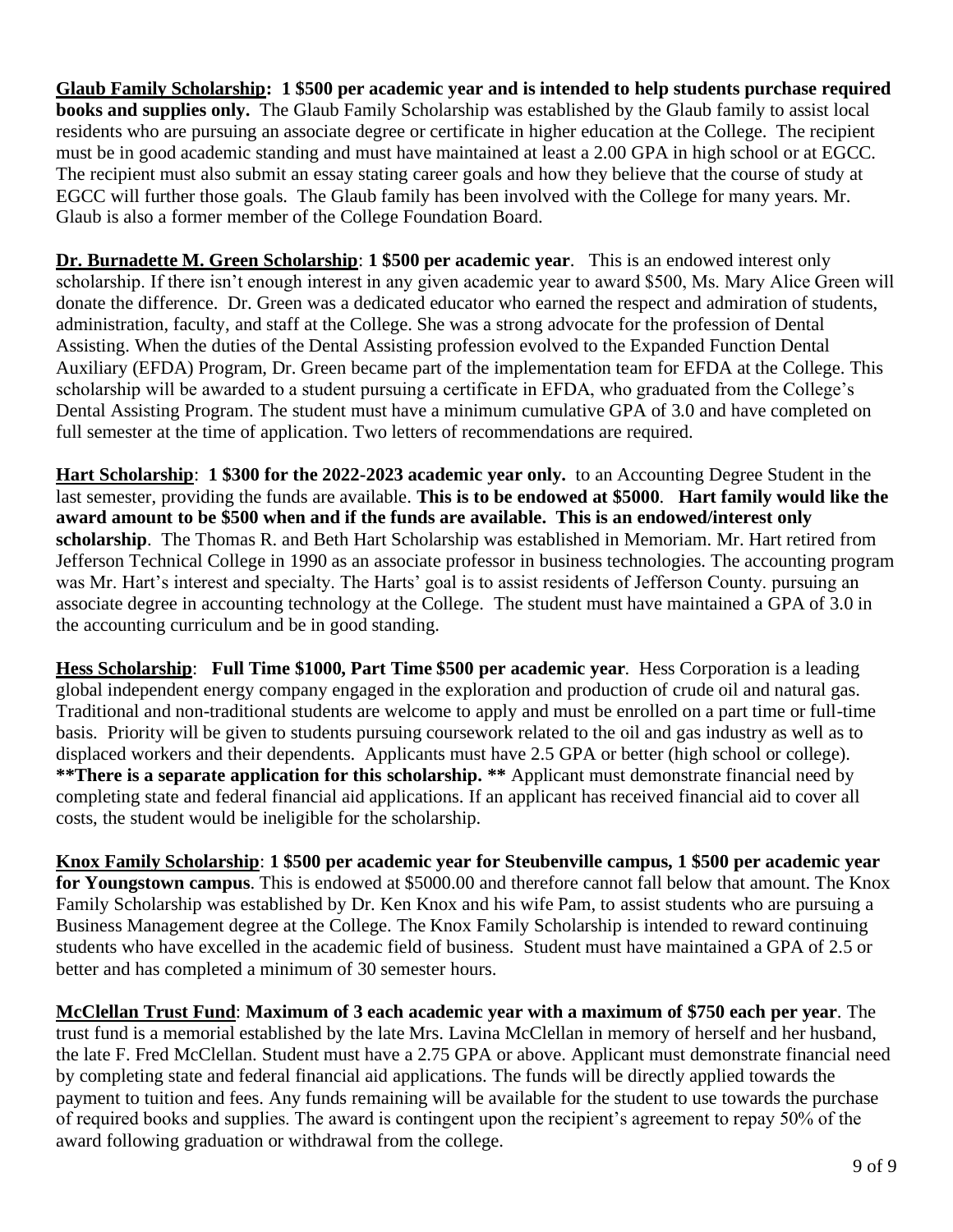**Meeks Family Scholarship: 1 \$1000 per academic year.** This scholarship is endowed at \$5000.00 and is interest only. The Meeks Family Scholarship was established by Dr. Laura Meeks upon her retirement as President from the College. Dr. Meeks served as the College's third president from 1999 until 2015. Applicants must be in good academic standing and must have maintained at least a 2.00 grade point average in high school or at the College. The student may be either certificate or degree seeking. Full time enrollment is required (12 or more credits).

**The Keyona Moses-Hooker Scholarship:** This scholarship was established by the Moses Family, in honor of Keyona Moses-Hooker, a graduate of the Associate Degree of Nursing Program at Eastern Gateway Community College. The scholarships' goal is to assist minority students overcome financial barriers who are pursuing an associate degree in nursing or a certificate of practical nursing at the institution. The recipient must be a student studying at the Youngstown campus, be in their  $2<sup>nd</sup>$  semester or beyond, must have a G.P.A of 3.5 or better and must have an outstanding attendance record. The funds can be applied toward tuition, fees and if any funds remain, can be issued to the student to offset the cost of books or medical equipment.

**Nancy and David Miller Scholarship: 1 \$500 per academic year**. The Nancy and David Miller Scholarship was established in 2017 for a student who lives in Jefferson County, and is a student enrolled in developmental education courses.

**Nick A. Mougianis Memorial Scholarship: 1 \$750 per academic year.** The Nick A. Mougianis Memorial Scholarship was established in honor of Mr. Mougianis who served on the Board of Trustees for 15 years and who served as board chairman for nine of those years. Mr. Mougianis was an insurance executive with Nationwide Insurance, and his family and his fellow insurance professionals established the scholarship. The recipient must be pursuing an associate degree or certificate and must maintain a cumulative grade point average of 2.0 or better. Applicants must demonstrate financial need by completing state and federal financial aid applications. If an applicant has received financial aid to cover all costs, the student would be ineligible for the scholarship.

**Naylor Scholarship**: **2 awarded each academic year, amount TBD.** This is an endowed, interest only scholarship established by Douglas F. Naylor to assist part-time students who have achieved at least 25 credit hours and who are working toward an associate degree.

**Ohio Valley Panhellenic Association Scholarship: This is an endowed \$15,000, interest only scholarship. 1 given each academic year**, dollar amount is based on interest earned in the prior year and amount approved by the EGCC Scholarship Committee. The scholarship is designed to assist nontraditional, part-time students pursuing an associate degree or certificate at the college. The student must have completed at least six semester hours with a cumulative grade point average of 2.5 or higher prior to application.

**Kimberly J. Patterson Scholarship**: **This scholarship is an endowed, restricted fund in which the interest income only shall be distributed for scholarship use**. The scholarship amount will be determined each year based on the estimated amount of the income. Dr. W. Hunter Vaughan established this scholarship to assist local residents who are pursuing a degree or certificate at the College. Dr. Vaughan's intention is to assist students who have overcome overwhelming obstacles in order to enroll at the College. His scholarship is named after a former employee of the College, Kim Patterson, who exemplifies these criteria. All applicants must complete state and federal financial aid applications. The student must have a cumulative grade point average of 2.0 or better.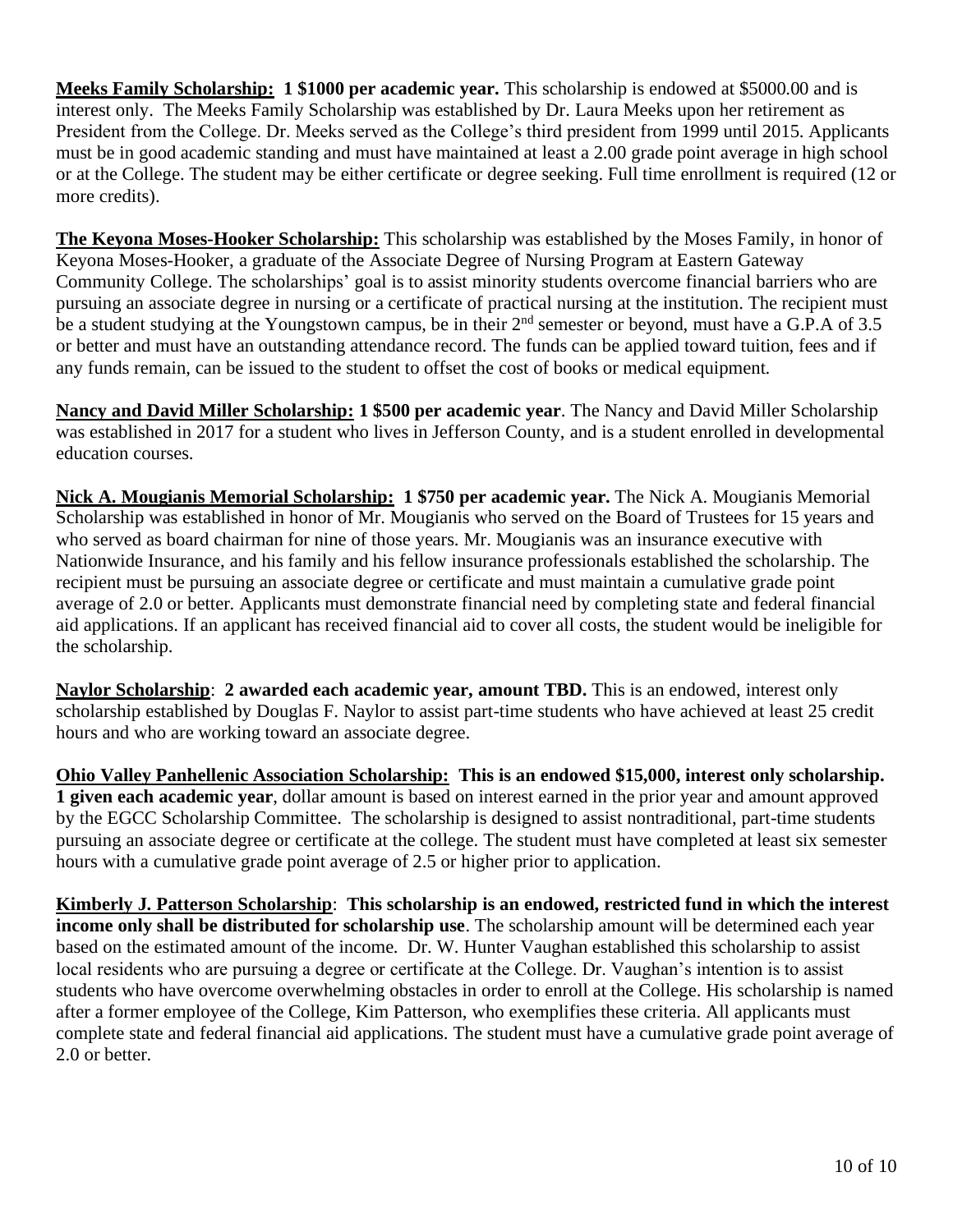**The Ella Paulman Lighthouse Scholarship: 1 up to \$500 per semester**. This is an endowed, interest only scholarship which the fund balance is not to decrease below \$10,000. Scholarship to be used for tuition, fees, required books and supplies. Scholarship to be awarded to a student who are progressing toward the completion of a degree or certificate unless the student is a first term student. • The college is to use its discretion to select scholarship recipients. Preference is to be given to students who are at risk of withdrawing due to economic hardship • Scholarship is available to residents of the college's service district and the reciprocity counties of West Virginia.

**Phi Theta Kappa Fee Scholarship**: The Phi Theta Kappa Fee Scholarship was established by Dr. James Baber, Executive Director of the Foundation and Dr. Ken Knox, Professor of Business Management. This scholarship is to assist our honor students with payment of the PTK dues to join this honorary society. In return, the recipients will be required to complete service hours.

**The Diane Roney Memorial Scholarship: 1 \$500 per academic year**. This is endowed at \$5000, only the interest can be utilized each year for the scholarship. The Diane Roney Memorial Scholarship was established in 2016. The applicant must be an Eastern Gateway Community College Nursing student, and have maintained a 2.5 GPA. The student must also provide an essay of why they are deserving of the scholarship.

**Mary Beth Ruthem Scholarship: 1 \$500 per academic year**. This is endowed at \$5000, interest only scholarship. The award is based on interest earned on the endowment every year. The scholarship was formed following the passing of Ms. Ruthem in 2010. The applicant must be an Eastern Gateway Community College Nursing student, and have maintained a 2.5 GPA. The student must also provide an essay of why they are deserving of the scholarship.

**Senior Citizens** - Ohio residents over 60 years of age may enroll for regular credit courses at the College and not be required to pay tuition or application fee through Senior Citizen Scholarship Program. The scholarship does not cover books, supplies, or lab/material/technology fees. Residents may enroll in credit courses on a space available basis provided they meet all course prerequisites.

**Linda Slowikowski Scholarship: 1 at no less than \$500 awarded per academic year**. The Linda Slowikowski endowed Scholarship was established by Suzanne Kresser and Frank and Linda Slowikowski in 2014. Linda was a long time employee of the College in the Business/Industrial Training and Community Education office and retired in 2012. Female applicants who reside in or born in Toronto, Ohio in Jefferson County are eligible to apply. This scholarship is open to new and continuing students who have demonstrated financial need by completing state and federal financial aid applications. The student may be either certificate or degree seeking.

**Steven E. Strupe Memorial Scholarship**: **1 \$2000.00 per academic year**. **The scholarship will be an endowed, restricted fund in which the investment income only shall be distributed for scholarship use**. The family and friends of Steven E. Strupe established this memorial scholarship. The goal is to assist Buckeye Local School District graduates who exemplify the ideals Steven Strupe represented. Applicants must be a candidate for graduation of the Buckeye Local School District or district that incorporates Buckeye Local should a consolidation ever occur in the year the scholarship application is made. The student must have attained a cumulative grade point average of 3.0 or better at the time the scholarship application is made. The applicant must be pursuing a degree or certificate at the College. Priority consideration will be given to students planning to enroll in an engineering program.